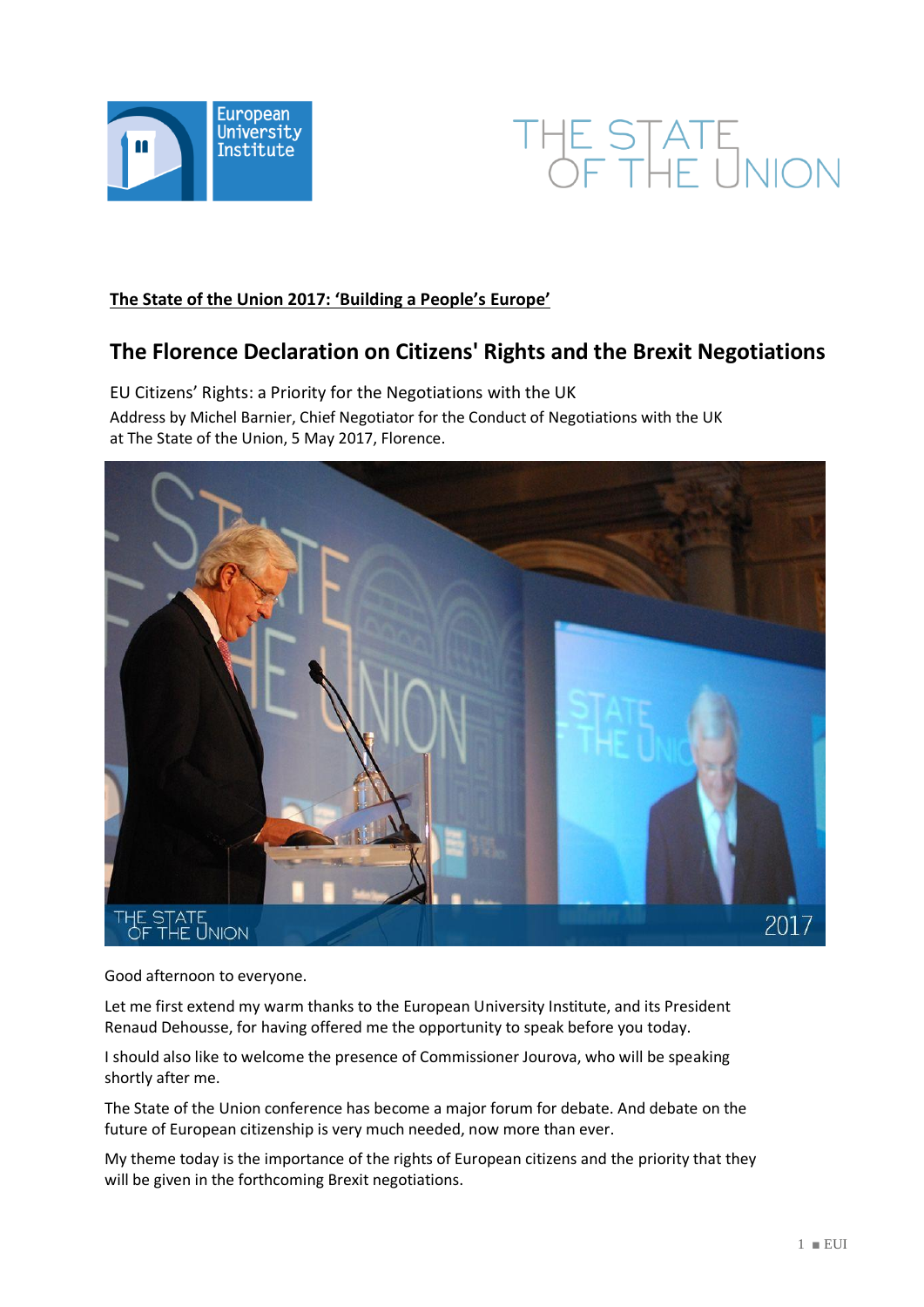In particular, free movement of people is at the heart of European citizenship. The principle was intensively discussed during the United Kingdom's referendum campaign on the European Union.

Today, it would seem that this principle is being questioned. How did we get here?

In 2004, the UK was one of very few countries to immediately open its labour market to the new Member States.

Indeed, the United Kingdom was – and is – an attractive destination for Europeans. Studies show the positive impact of openness on national prosperity.

The free movement of EU citizens makes labour markets more efficient. It creates more choice for people.

It allows companies to find the right talent.

On balance, EU citizens contribute more than they benefit from the UK tax and social security system.

It is in this context that free movement of people is one of the four essential freedoms. These four freedoms are indivisible.

This is how our Single Market works.

But this point fell on deaf ears during the referendum campaign.

The British debate first concentrated on "welfare tourism", which we must fight. And it then shifted its focus to opposing free movement, which we must defend. There are lessons for all of us in this campaign.

We should not allow populists to take the political debate hostage.

But this does not mean that we should ignore what are often deeply felt opinions and reactions.

People are concerned about the free movement of EU workers, not only in the UK, but also in many other Member States.

This is certainly the case, I can tell you as a French citizen, in my home country. And people often have good reason to be concerned.

But the solution lies in a *fairer* labour market, and in *better training* for people.

We must also apply EU and national rules in a rigorous manner so as to prevent them from abuse. The solution is not to restrict the free movement of fellow EU citizens.

Stopping free movement will not improve social protection. This debate goes far beyond Brexit.

However, it is important to draw a number of lessons from Brexit if we are to encourage a more informed public debate across the Member States.

Here are some interesting facts that Brexit has highlighted:

• A large UK food retailer testified in the House of Commons that only one in fifty job applicants are UK nationals.

• The British Hospitality Association warned that 60 000 vacancies may not be filled if EU citizens are barred from the labour market.

• And UK farmers have stressed many times their need for access to theEU labour pool.

Against this background, the Brexit process will contribute to a better understanding, for us all, of the nature and benefits of EU integration.

It will also throw into stark relief what it is to be or not to be a Member of the European Union.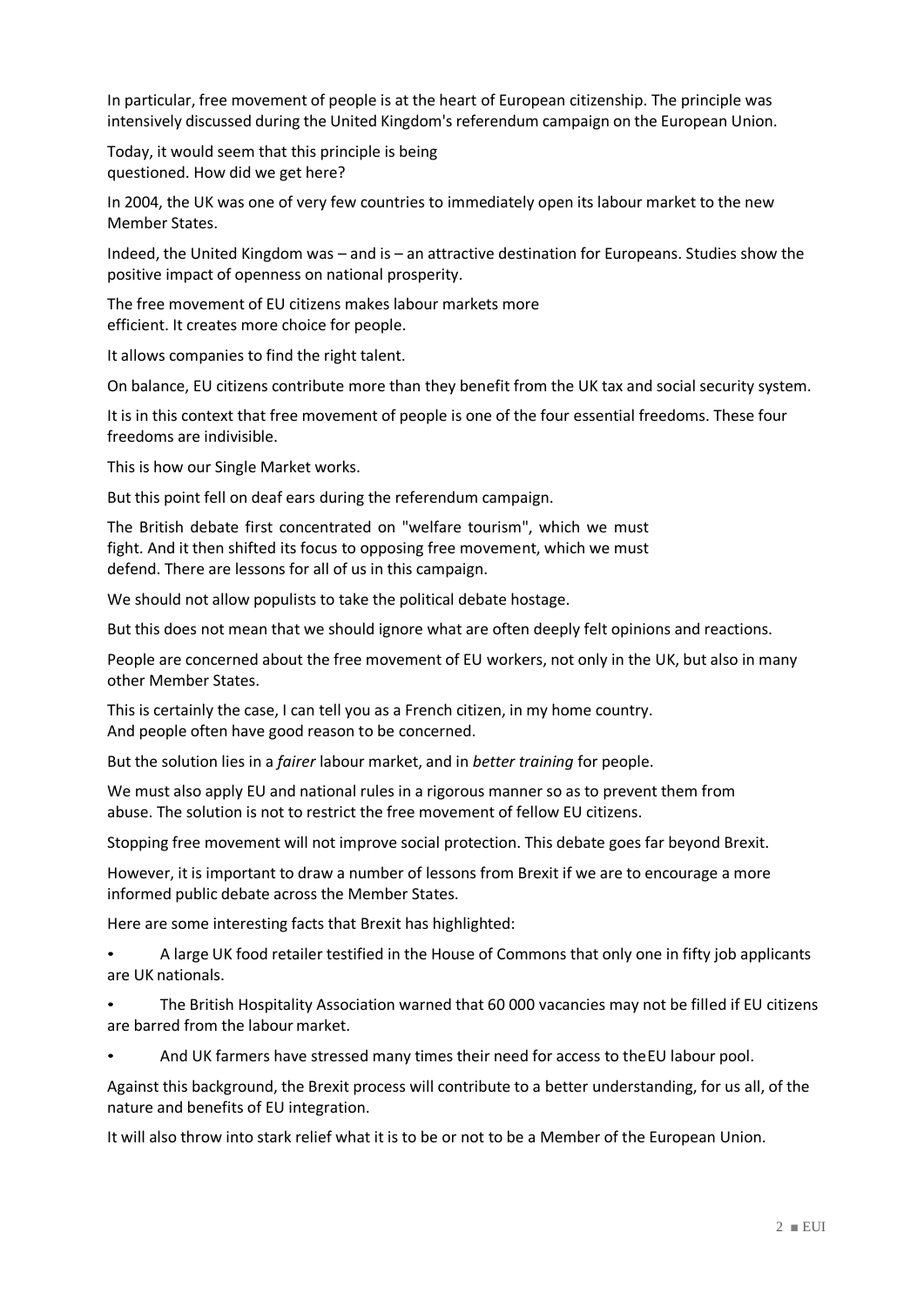Let me now turn to the Brexit negotiations and the rights of citizens.

The EU is ready to start negotiations based on the clear guidelines of the European Council. Two days ago, the Commission put forward its recommendations for the forthcoming negotiations.

I confidently expect that the Council on the twenty second of May will give me a mandate to start negotiations. It is now clear exactly what the EU intends to place on the negotiation table in June.

The European Council has decided that preserving the rights of EU citizens and their families will be a priority.

I anticipate that protecting these rights will be both easy and complex at the same time. What do I mean by that? It should be easy to agree on generalprinciples.

But it will not be as easy to formulate all these principles neatly in a legally precise text. There are a number of questions, in particular, that require close attention.

# **To begin with, who should be protected, and for how long?**

The cut-off date is simple: it is the day when the UK leaves the EU.

But protection should apply for the life time of the citizens who are concerned.

EU law specifies who it is that benefits from these rights.

The law sets out the rights of several categories of individual, both those who are economically active and those who are inactive.

Currently around 3.2 million EU citizens work and live in the UK, and 1.2 million British citizens work and live in the EU.

EU law also concerns frontier workers. Finally, it concerns people who have worked or lived in the UK in the past.

The rights of family members should also continue to be protected including in those circumstances where family members are not themselves EU citizens.

#### **So, we know who we want to protect.**

#### **But, what are the principles that we will put forward?**

First, the level of protection afforded under EU law must not be watered down. Brexit should not alter the nature of people's daily lives.

Second, there must be equal treatment between all EU and UK nationals in the UK.

Inversely, equal treatment between UK citizens and the nationals of the 27 Member States must also be the rule when UK citizens live in those 27 states.

Third, the EU requires iron-clad guarantees that rights will be effectively enforced.

For UK citizens in the EU, the European Court of Justice will play its role to ensure the application of the withdrawal agreement.

Similarly in the UK, the rights in the withdrawal agreement will need to be directly enforceable and the jurisdiction of the European Court of Justice maintained.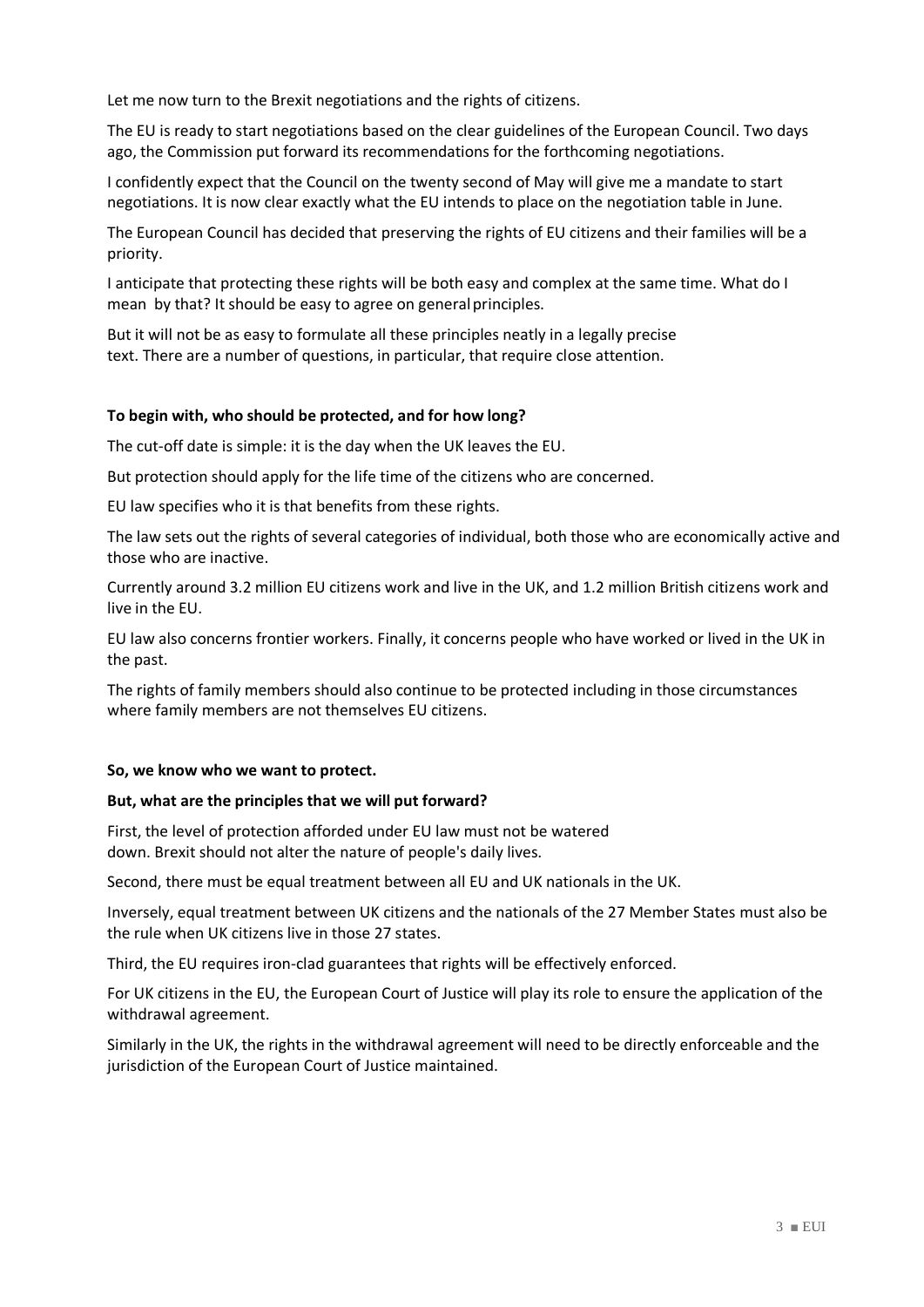## **Let me now turn to the third issue.**

### **The Article 50 agreement will need to define material rights in particular.**

The media has focused a great deal on the "right to stay".

Individuals legally residing in the UK today must remain residents after withdrawal, including in those cases when people have no documents to prove residency.

The same goes for UK nationals in the 27.

No one should be confronted with a mountain of red tape.

But the right to residence is only one aspect amongst many others. There are a whole series of rights at stake.

Let me give you some examples.

For instance, what if a skilled Polish worker for BMW who works at Plant Oxford, loses his job?

Will he keep his right to UK unemployment benefit for a few months even if he goes back to Poland to look for a job?

That is what EU law allows today.

What if a self-employed photographer from Manchester who lives in Malaga goes bankrupt?

Will she still have access to the same healthcare – under the same conditions – as Spanish nationals?

If she decides to restart her professional life in the UK, will she still be able to require that her social security rights obtained in Spain are taken into account by the UK.

The withdrawal agreement must provide clear and affirmative answers to these questions.

Let me give you some further examples of the sorts of situations that we will inevitably have to confront:

- A Greek engineer in the UK must maintain the right to export the full amount of her old-age pension to Greece if she decides to retire inAthens.
- A German worker in the UK must have access to healthcare under the same conditions as UK nationals.
- The Spanish widow of a UK national living in the UK must continue to enjoy the rights that she has today.
- A Scottish designer who has worked in Hungary for the last ten years, and who finishes his career in Glasgow, must be able to aggregate all his pension periods after returning to the UK. If his daughter decides to stay in Budapest to attend university there, she must be treated in the same manner as a Hungarian national.
- The son of a Polish worker residing in the UK must be able to attend higher education under the same conditions as a British national. It should notmatter if this happens in 2020 or in 2030.

For the coordination of social security systems, national administrations in the EU deal with crossborder cases on a daily basis.

They take care of the aggregation of rights and the export of benefits.

Post-Brexit, the principle of a single applicable law should continue to apply. Protecting these rights is our moral duty.

It is also a political necessity: we will not discuss our future relationship with the UK until the 27 Member States are reassured that all citizens will be treated properly and humanely.

Otherwise, there can be no trust when it comes to constructing a new relationship with the UK.

It would be premature of me to discuss the details of this future relationship today.